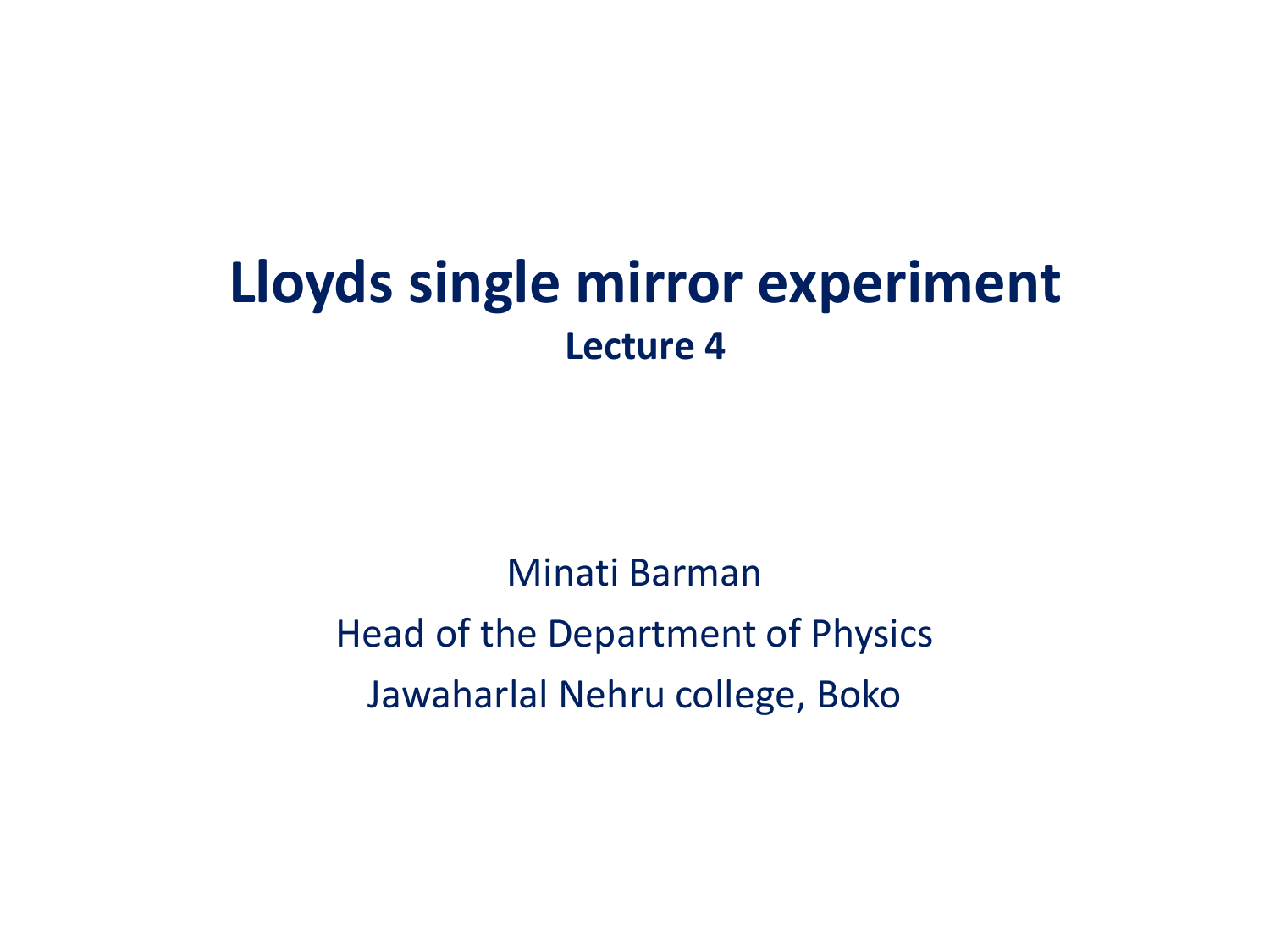## Lloyds single mirror experiment:

Lloyd's Mirror is used to produce two-source interference patterns. Let S is a diverging source of light, strikes at front surface of a mirror at a low angle. Some of the beam reflects from the mirror to the screen, and some shines directly on the screen.

The reflected beam coming form a virtual source  $S_2$ , superpose with the direct beam coming from source S<sub>1</sub>.



As a result of this we get interference pattern at BC on the screen LN.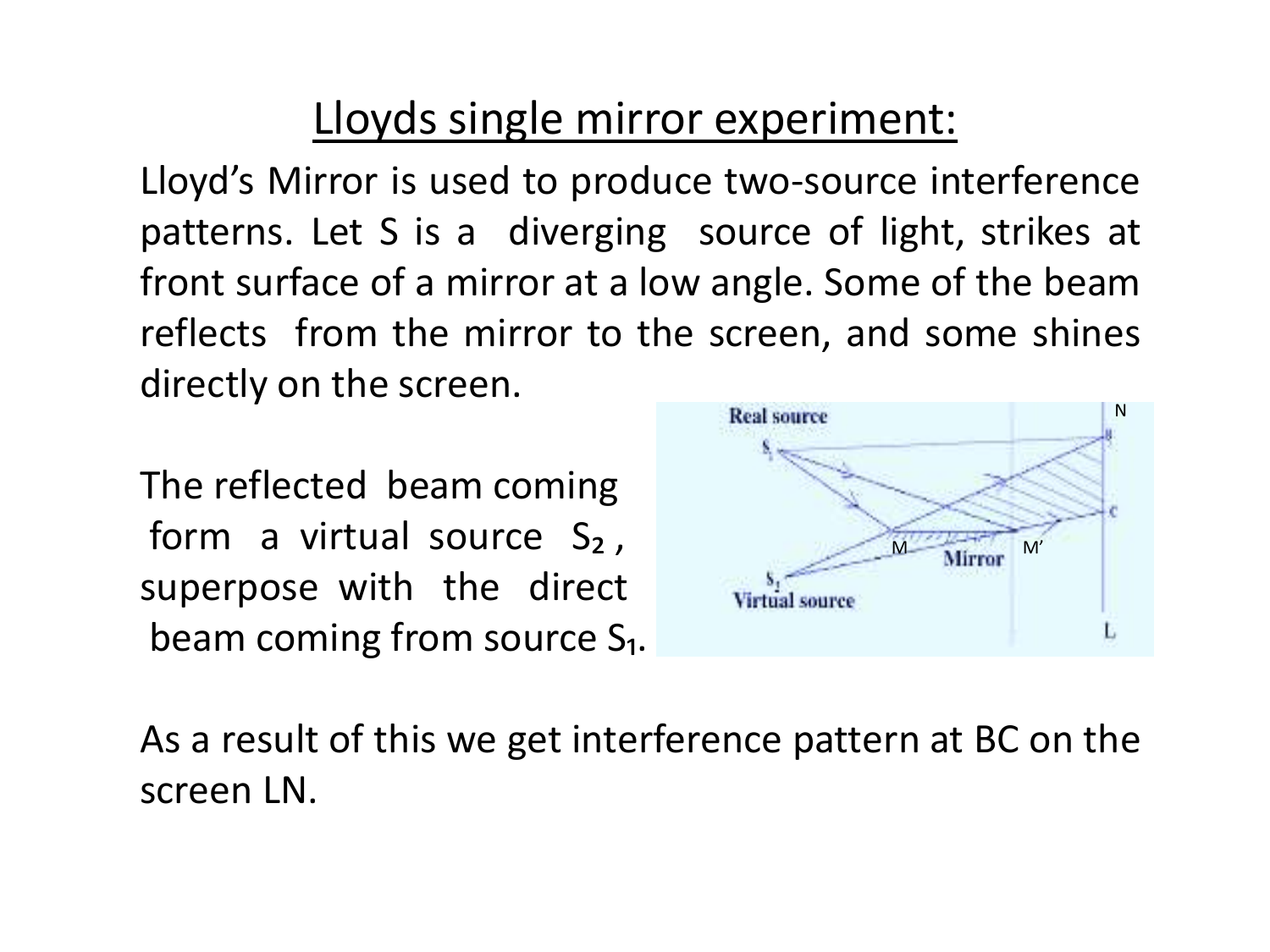In this experiment, the central fringe at  $C$  (where  $CS_1$  $=$   $CS<sub>2</sub>$ ) is not formed because this point receives light only coming from source S<sub>1</sub>.

However if we placed the screen touching the end point M', the central fringe would come into view but it is found to be a dark fringe.

This indicates that the reflected light suffers a sudden phase change of  $\pi$  when it reflects from a surface backed by a denser medium.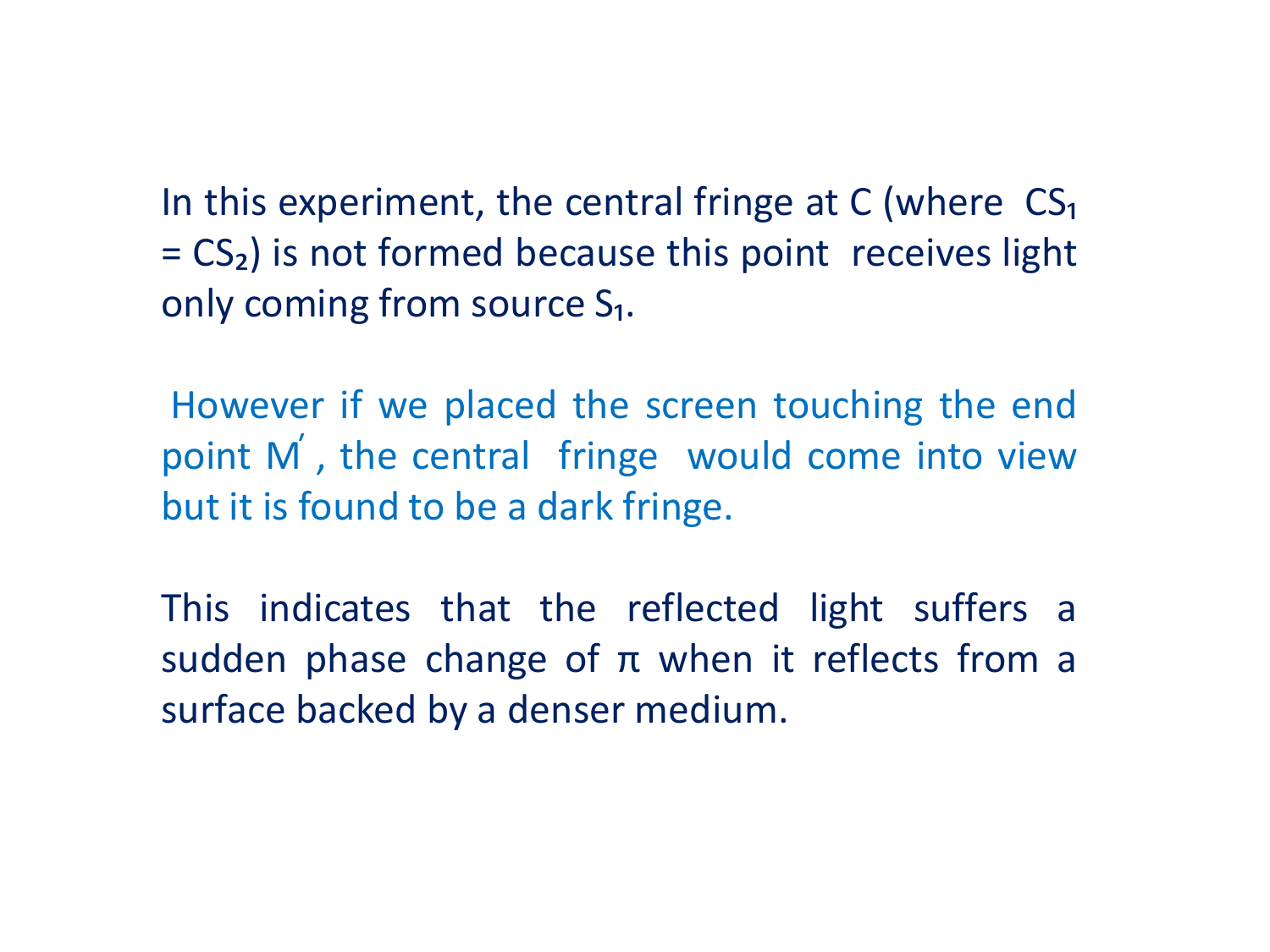Difference between Fresnel's biprism and Lloyd's single mirror experiment:

- i) In Fresnel's biprism experiment fringes are obtained on both sides of the central fringe but in Lloyd's mirror experiment we get fringes only at one side of the centrl fringe.
- ii)In biprism central fringe is bright but in Lloyd's mirror it is dark.
- iii) In biprism every pair of corresponding points of the sources are same but in Lloyd's mirror due to lateral inversion in the mirror d , the separation between the sources are different, so fringe width is not same for all parts of the source.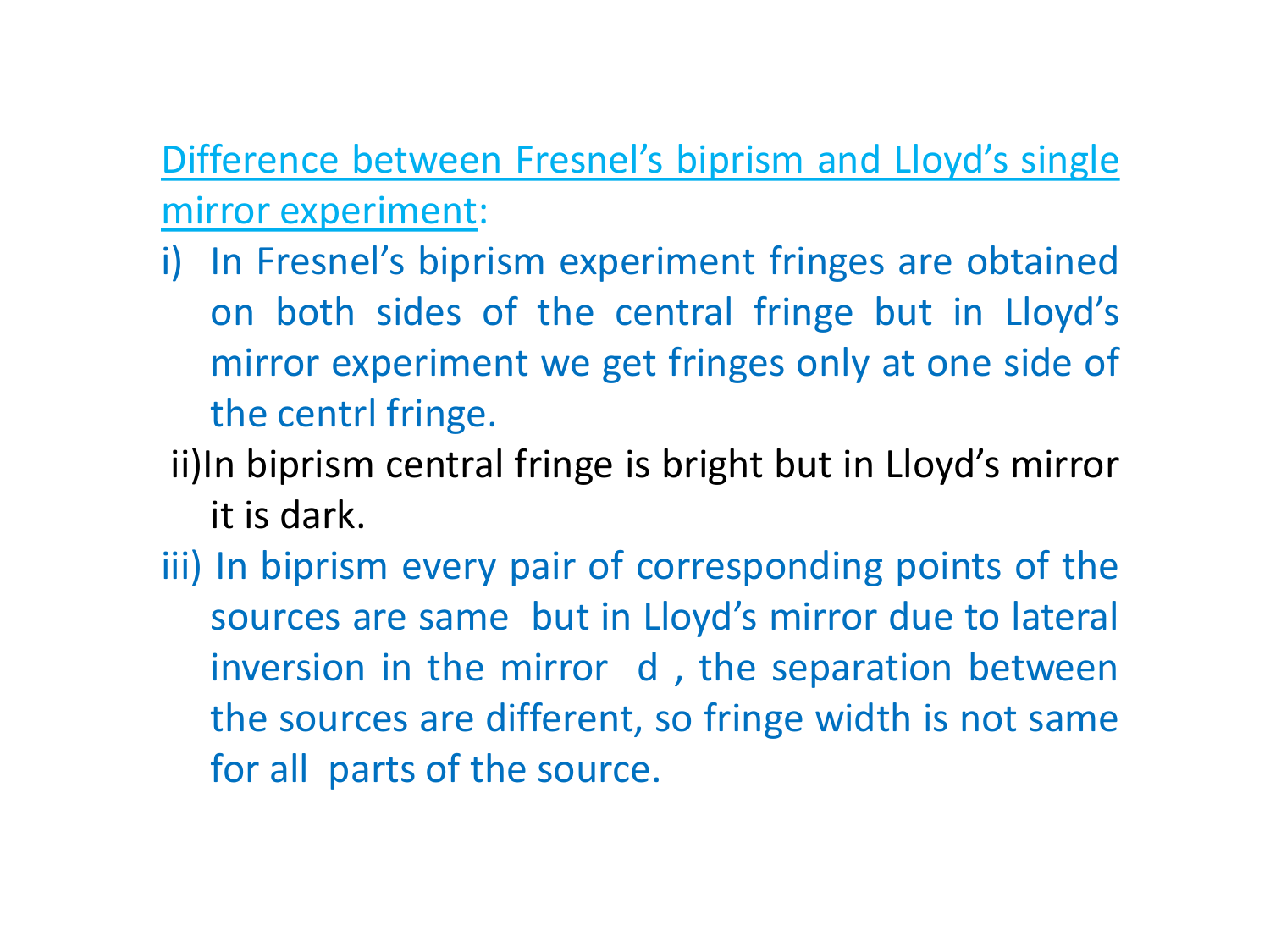Measurement of wavelength:

Fringe width  $β$  is given by

β =λD/d or  $\lambda = \beta d/D$ 

here d is the separation of the two sources , D is the separation between the sources and the screen. Measuring  $\beta$ , d and D we can measure the value of  $\lambda$ .

To measure the value of d a convex lens of suitable focal length is used. The procedure of measuring d is same as the biprism experiment.

where  $d = (d_1 d_2) \frac{1}{2}$ 

\*\*\*\*\*\*\*\*\*\*\*\*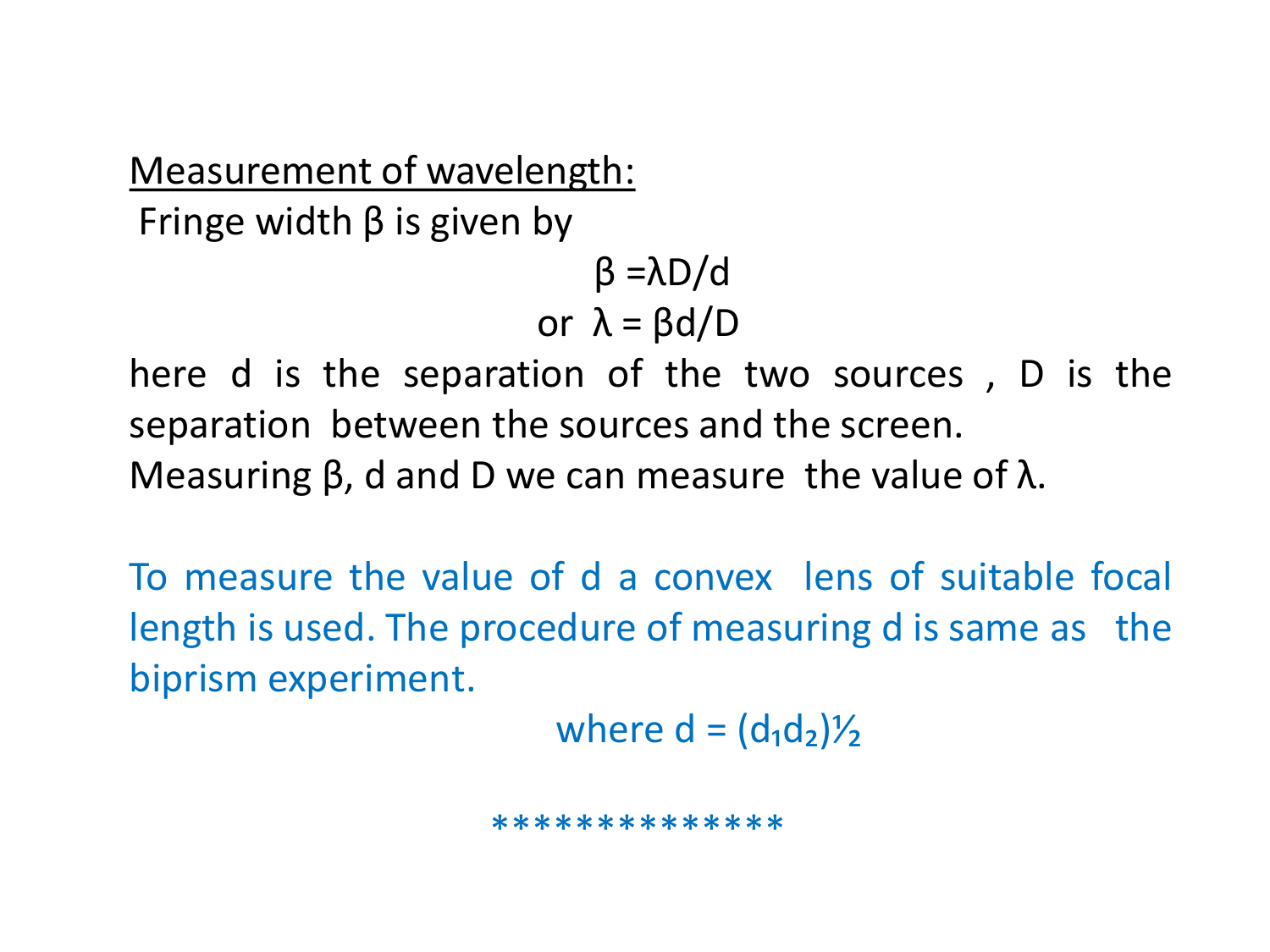## **Phase change on reflection, Stoke's treatment:**

P

Let a be the amplitude of the incident wave. Let ar and at be the fraction of the amplitude a of the reflected and transmitted wave. Here r and t are reflection and transmission coefficients of light amplitudes , when the light incident on denser medium. If there is no absorption of energy, then the wave motion is a reversible phenomenon.